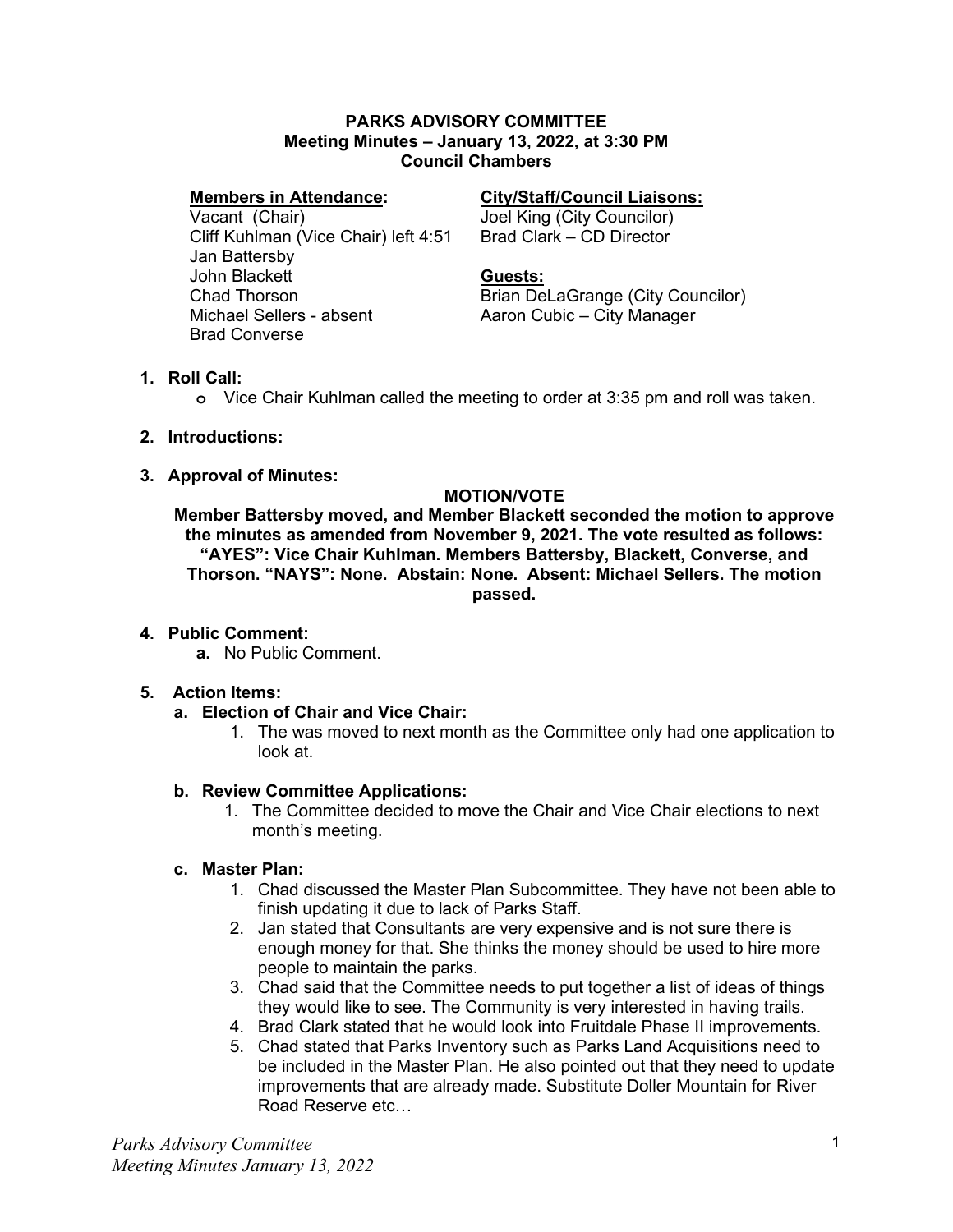- 6. Chad also discussed future trails and projects to be added to the Master Plan.
- 7. Brad Converse wanted to know what the protocol is for the Committee to move forward with so many Parks Personnel shortages.
- 8. Jan is concerned with the lack of Parks staff. She feels personnel is leaving because there is not enough help. She is concerned that the city parks are going to go downhill because there is not enough staff to keep them safe and maintained.
- 9. Aaron Cubic informed the Committee that he understands that Parks is understaffed. He wanted two more staff but there were budget cuts to help the Public Safety budget. He stated that they will be adding additional staff to this year's budget. Jan was concerned because Parks gets cut first. Aaron informed her that the Budget Committee does not make decisions, it is Council's direction. He went on the explain how the Budget Committee works.
- 10. Chad stated that it is the Parks Committee's job to look at the Master Plan and then make recommendation to Council for changes they would like to see.
- 11. The Committee agreed on a Motion to Submit the Bin List to Council to include:
	- I. Update park improvements per Table 9.
	- II. Update Dollar Mountain.
	- III. Delete River Road Reserve.
	- IV. Add Greenway Segment.
	- V. Change Hillside Park to Loveless Park.
	- VI. Delete US Forest Service Complex.
	- VII. Pg. 76 Trail Segments Bridge at River Road Reserve.
	- VIII. Remove cost estimates from Table 15.

#### **MOTION/VOTE**

**Member Battersby moved, and Member Converse seconded the motion to have the Bin List submitted to City Council. The vote resulted as follows: "AYES": Vice Chair Kuhlman. Members Battersby, Blackett, Converse, and Thorson. "NAYS": None. Abstain: None. Absent: Michael Sellers. The motion passed.**

#### **d. Dedication/Honor application:**

1. Dick Matti is on the schedule for the dedication of the Dick Matti Soccer Field. After that there will be a dedication date. Cliff got funding for the plaque from Rotary in the amount of \$100.00.

#### **e. Skate Park Resurface RFP Update:**

1. Brad Clark went over what needs to be done regarding the Skate Park resurface. A proposal needs to go out in March for bids. Once that is done the Committee can proceed. The project is funded we just need bids.

## **6. Matters from Committee Members and Staff:**

**a**.

.